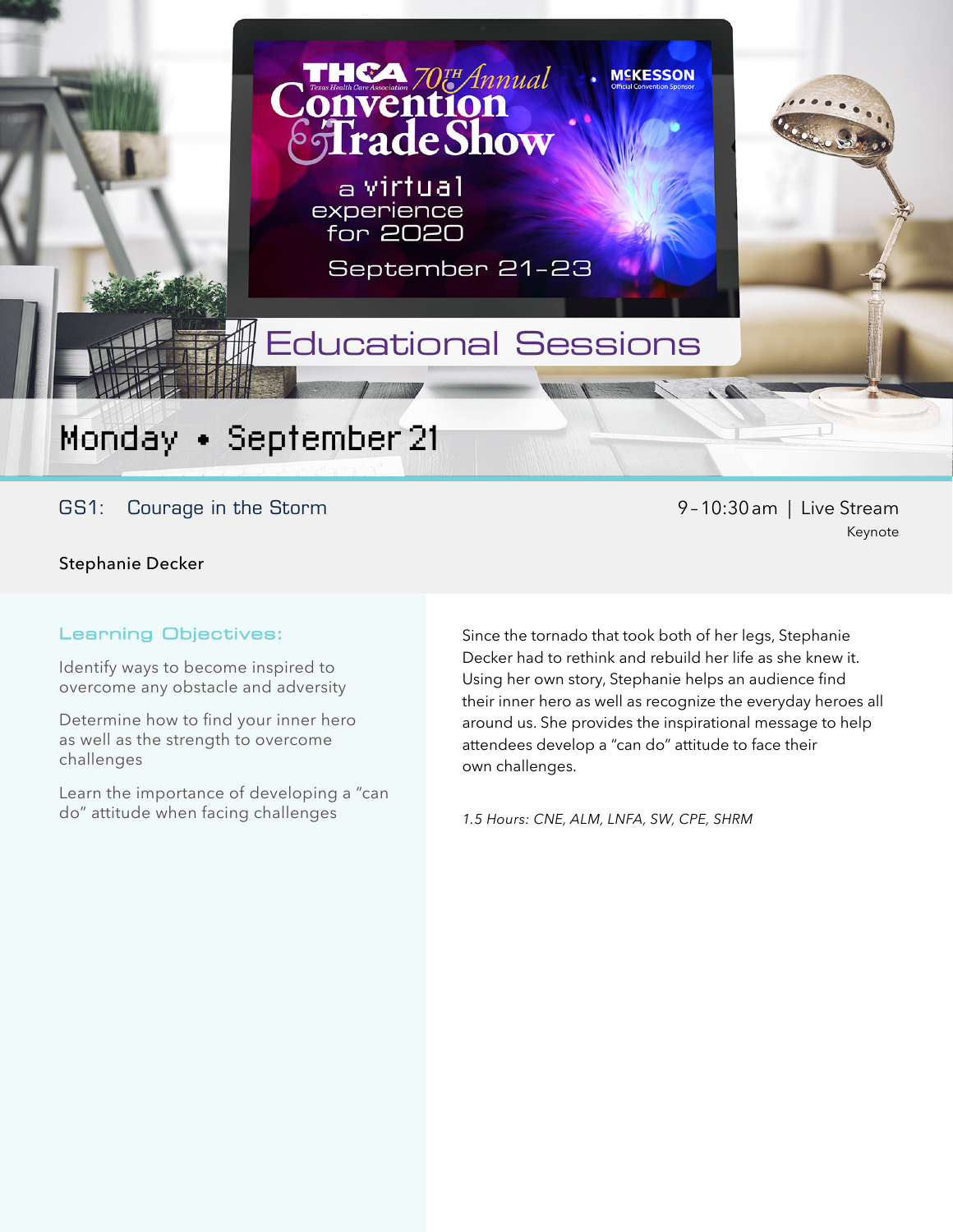# Monday • September 21  $\blacksquare$   $\blacksquare$   $\blacksquare$   $\blacksquare$   $\blacksquare$   $\blacksquare$   $\blacksquare$   $\blacksquare$   $\blacksquare$   $\blacksquare$   $\blacksquare$   $\blacksquare$   $\blacksquare$   $\blacksquare$   $\blacksquare$   $\blacksquare$   $\blacksquare$   $\blacksquare$   $\blacksquare$   $\blacksquare$   $\blacksquare$   $\blacksquare$   $\blacksquare$   $\blacksquare$   $\blacksquare$   $\blacksquare$   $\blacksquare$   $\blacksquare$   $\bl$

#### L1A: Dare to Lead™: Cultivating Brave Leaders 11am-noon | Live Webinar and Courage Cultures Breakout Session and Courage Cultures Breakout Session and Session Breakout Session

Andrea Kirksey Executive Director and General Counsel Stotler Hayes Group

#### Learning Objectives:

Learn that daring leadership requires four skill sets that can be learned: Rumbling with vulnerability, Living into our values, Braving trust, and Learning to rise

Understand that leaders must invest a reasonable amount of time attending to fears and feelings, or squander an unreasonable amount of time trying to manage ineffective and unproductive behavior

Recognize common strategies for offloading hurt and learn more effective behaviors for managing emotion and learning to rise

As professionals, we are taught that leadership is strength and knowledge and never showing vulnerability, never experiencing failures. Based on the research of Dr. Brené Brown in her book, Dare to Lead, we learn there is a body of research to prove that the definition of a leader is someone who takes responsibility for finding the potential in people or processes and has the courage to develop that potential. Leaders, in order to Dare Greatly, will experience courage and fear at the exact same times during their leadership journeys. The setbacks and failures that occur along the way are all part of the process. Through this journey, we, as daring leaders, learn to rise strong.

*1 Hour: CNE, ALM, LNFA, SW, CPE, SHRM*

#### Q1A: Nine Dementias and Their Care 11am–noon | Live Webinar

Breakout Session

#### Tam Cummings, Ph.D. Gerontologist Tam Cummings LLC

#### Learning Objectives:

Identify and compare the nine most common forms of dementia. Participants will be able to recognize and differentiate the presentation of behaviors of PWD in Stage Five and Stage Six. Participants will be able to identify and distinguish the feature functions of the four major lobes of the brain.

Describe three behaviors indicating damage to the Parietal Lobes. Participants will be able to demonstrate the "Filing Cabinet" memory analogy. Participants will be able to summarize the total decline dementia causes, from first symptoms to the end of life.

Recognize pain behaviors via the PAINAD in PWD in their communities. Participants will be able to analyze behavior via The Dementia Behavior Algorithm. Participants will be able to employ two forms of stress management breathing.

Identifying the nine most common forms of dementia is critical in care planning. Persons With Dementia (PWD) are eight times more likely to develop infection and six times more likely to break a bone than normal aging adults. Clinical features and behaviors help identify which form of dementia a person might have and which forms it cannot be. Connecting the dementia to the PWD's decline in abilities, changes in behavior, and progression of the disease allows care givers to adjust and adapt their approach to assist the PWD in the Activities of Daily Living. Use of staging tools for dementias, pain and behavior assessments will compliment the session.

*1 Hour: CNE, ALM, LNFA, SW*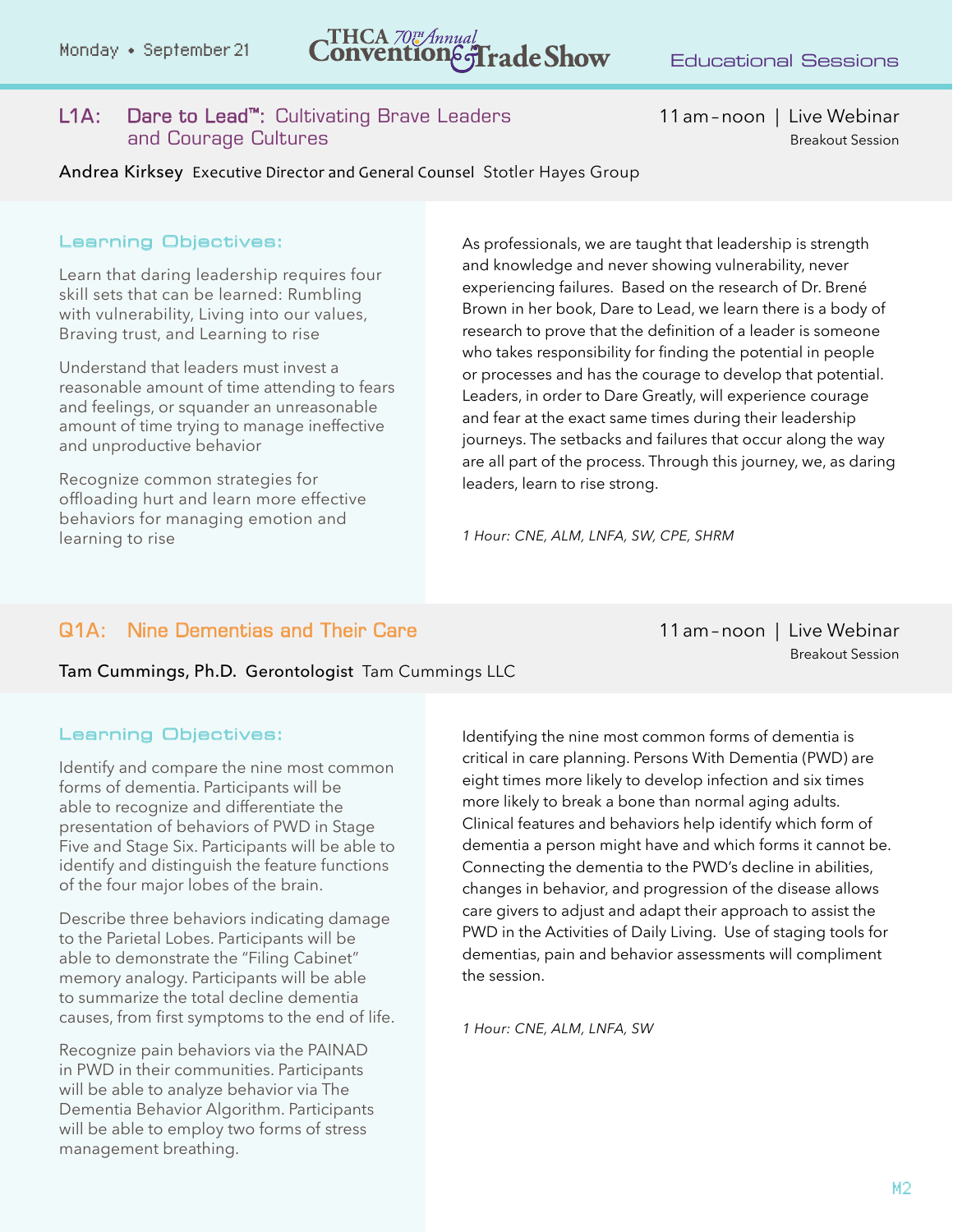## Monday • September 21 **CONVENTION**  $\sigma$  **Convention**  $\sigma$   $\sigma$  **Convention**  $\sigma$   $\sigma$  **Convention**  $\sigma$   $\sigma$  **Convention**  $\sigma$  **Convention**  $\sigma$  **Convention**  $\sigma$  **Convention**  $\sigma$  **Convention**  $\sigma$  **Convention**  $\sigma$  **Con**

Q1B: Going Forward as a Community: Assessment 1:30–2:30pm | Live Webinar and Person Centered Strategies for Reducing Impacts Breakout Session of Feelings of Social Isolation and Loneliness

Deborah Theis, Ph.D. Chief of Clinical Service Delivery and Management Deer Oaks, The Behavioral Health **Organization** 

Cynthia Baker, LCSW, CSW-Gerontology Regional Clinical Manager Deer Oaks, The Behavioral Health **Organization** 

#### Learning Objectives:

Describe evidence of prevalence and impacts to health outcomes associated with social isolation and loneliness

Provide evidence based assessment tools for person centered care coordination.

List supportive environmental and psychosocial strategies for older adults experiencing social isolation and loneliness.

Provide guidelines for person centered care planning and coordination of care

This presentation will provide important education about the prevalence and impact of social isolation and loneliness in the post COVID-19 era. The speaker recommends evidence-based community policy development with assessment measures and person-centered strategies for reducing resident social isolation and loneliness. The speaker will provide the audience with evidence-based assessment tools specifically to scale level of social isolation and loneliness and strategies for implementation of person-centered care planning and coordination.

*1 Hour: CNE, ALM, LNFA, SW, SHRM*

#### Q1C: Malnutrition, Obesity and PDPM: 1:30–2:30pm | Live Webinar Are you Maximizing Clinical Outcomes and Revenues? Breakout Session

Janet McKee, MS, RDN, CSG, LD/N, DAPWCA President Nutritious Lifestyles

#### Learning Objectives:

Implement systems to identify residents that are at risk for both malnutrition related to chronic and acute diseases, and/or poor intakes as well as those who are morbidly obese

Develop and implement interim and ongoing cost effective plans of nutritional care to treat both malnutrition and morbid obesity that improve clinical and survey outcomes and residents' quality of life

Identify and implement systems to immediately identify and treat both malnutrition and morbid obesity upon admission that can increase reimbursement opportunities with PDPM, as well as positive clinical and survey outcomes

Within every skilled nursing home, two or more residents are at risk for malnutrition related acute/chronic diseases and/or poor food intake. Conversely, 1 out of every 3 skilled nursing home residents are clinically obese. Shockingly, some of our morbidly obese residents are also malnourished. This session will focus on identifying those at risk for malnutrition and morbid obesity within 24 hours of admission, and implementing immediate and long-term, cost effective nutrition plans of care to improve clinical and survey outcomes while improving resident and family satisfaction and reimbursement opportunities.

*1 Hour: CNE, ALM, LNFA, SW*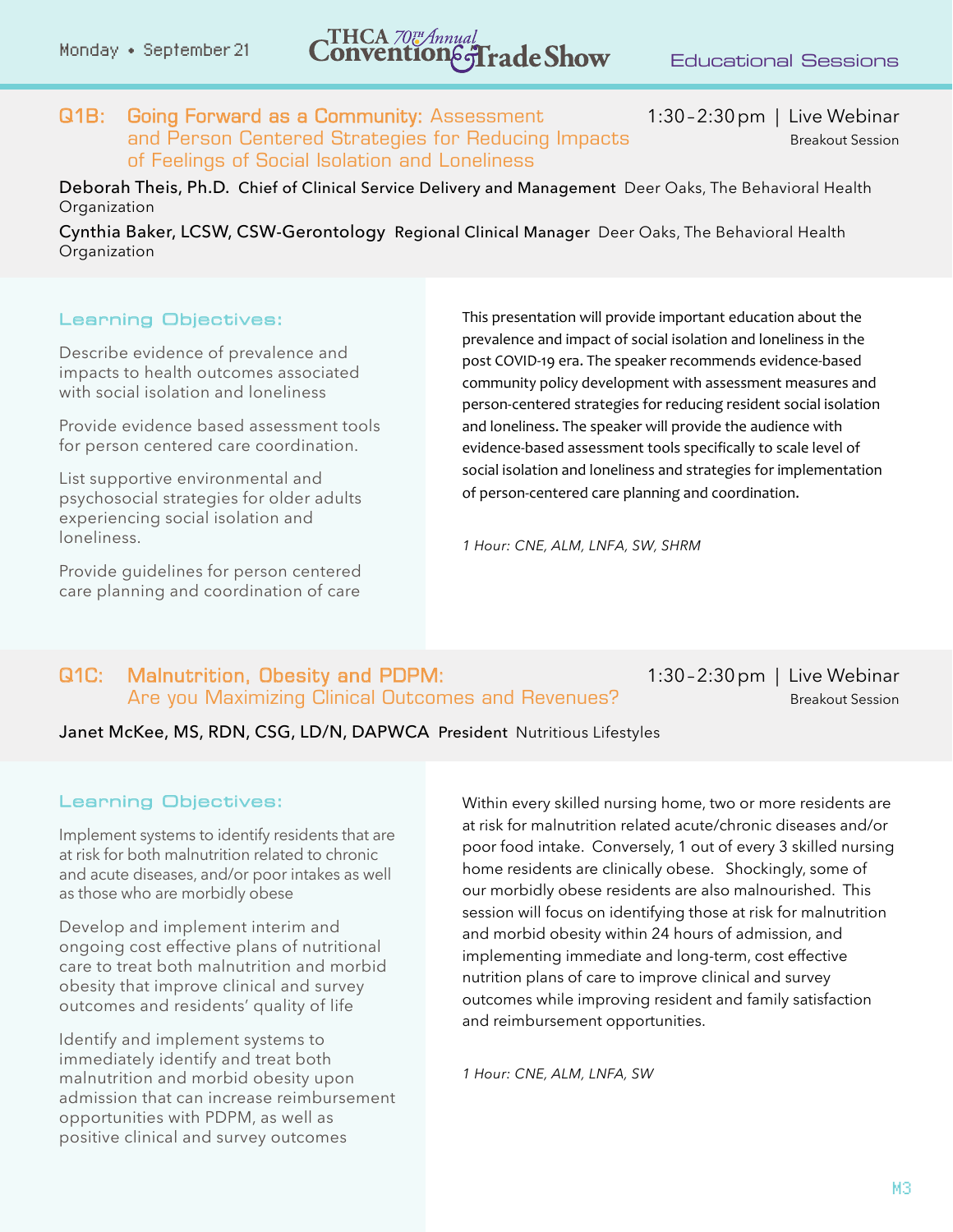## Monday • September 21  $\blacksquare$   $\blacksquare$   $\blacksquare$   $\blacksquare$   $\blacksquare$   $\blacksquare$   $\blacksquare$   $\blacksquare$   $\blacksquare$   $\blacksquare$   $\blacksquare$   $\blacksquare$   $\blacksquare$   $\blacksquare$   $\blacksquare$   $\blacksquare$   $\blacksquare$   $\blacksquare$   $\blacksquare$   $\blacksquare$   $\blacksquare$   $\blacksquare$   $\blacksquare$   $\blacksquare$   $\blacksquare$   $\blacksquare$   $\blacksquare$   $\blacksquare$   $\bl$

.

#### F1C: Buying, Selling, or Partnering: 3-4pm | Live Webinar Key Legal and Financial Due Diligence Breakout Session Breakout Session

Tiffany Karlin Partner and Director of Healthcare Mueller Prost Michael J. Prost Founder MuellerProst

#### Learning Objectives:

Identify multiple financial, reimbursement and tax items that regularly enhance or derail a purchase before closing

Recognize state law, regulatory changes, licensure changes and OIG guidance on purchases from excluded individuals that impact a transaction

Recognize the value of a risk assessment and governance assessment as part of the transaction due diligence steps

This presentation will review the importance of risk, governance, state and federal reimbursement and tax and financial assessments as part of the due diligence process. In addition, the presentation review recent state law changes and OIG guidance raising new issues and opportunities for buyers and sellers.

*1 Hour: CNE, ALM, LNFA, SW, CPE*

#### LG1C: Risk Management: Robin Bleier 3-4pm | Live Webinar

Breakout Session

Robin Bleier RB Health Partners

Learning Objectives:

.

*1 Hour: CNE, ALM, LNFA, SW, CPE, SHRM*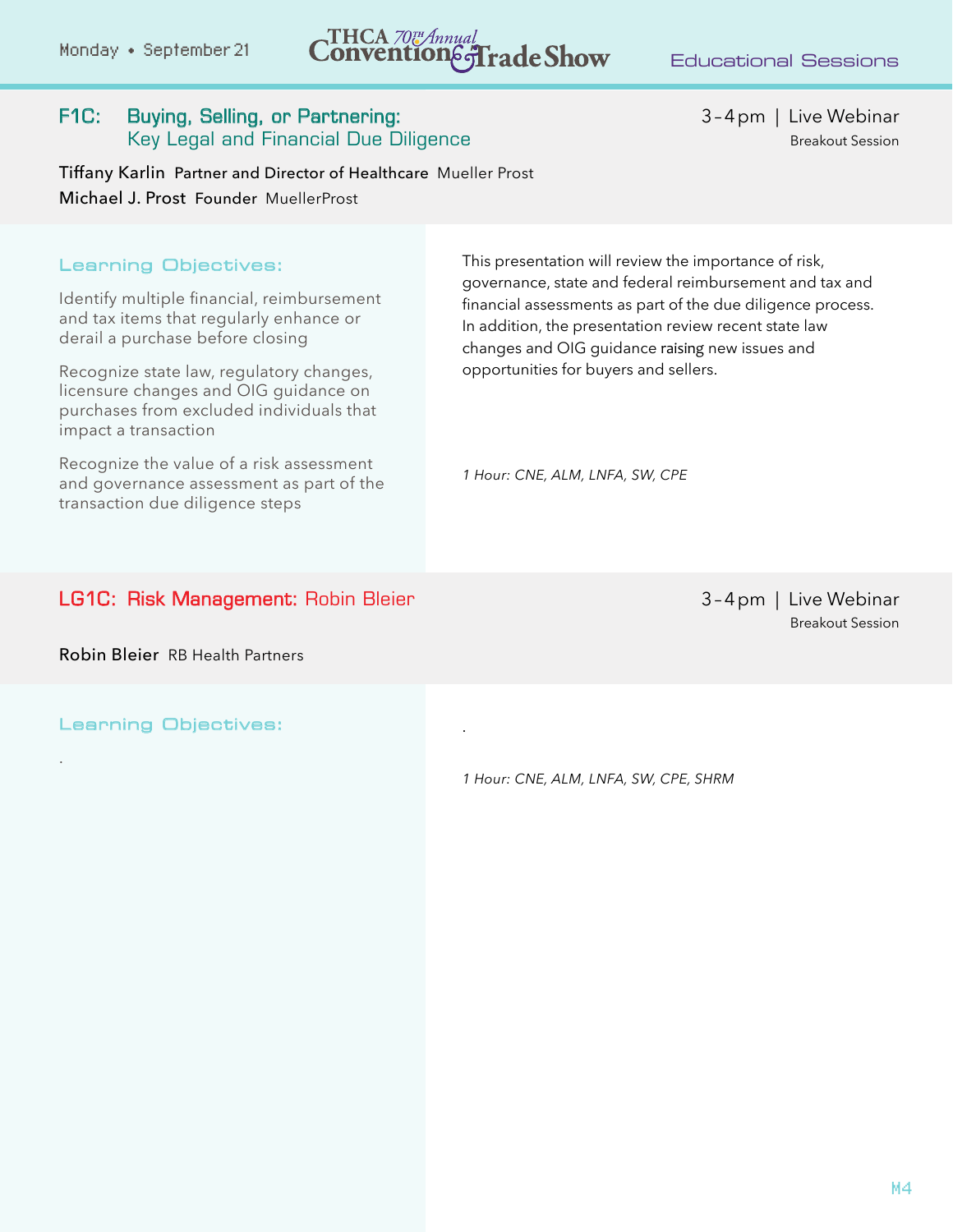

### Tuesday • September 22

#### GS2: Long Term Care "After" COVID-19: 8:30-10am | Live Webinar What will it look like and where are we headed? What will it look like and where are we headed?

Robert Kramer Founder & Strategic Advisor, NIC / President & Founder Nexus Insights

Learning Objectives:

.

.

*1.5 Hours: CNE, ALM, LNFA, SW, CPE, SHRM*

F2B: Functional Abilities & ADLs: 10:30-11:30am | Live Webinar How Does Your Center Add Up for Reimbursement and Quality? Breakout Session

.

Becca Smith, L/OT, RAC-CTA VP of Reimbursement Caraday Healthcare

Learning Objectives:

Since the Functional Abilities Assessment was added to the MDS through Section GG in 2016, providers have discovered that the seemingly simple ADL assessment is more complex in impact and execution than first thought. Plus, with the Section G ADLs staying around longer than expected, it can be difficult to balance documentation needs. This session will drill down to successfully managing the process and understanding the impact. Come find out if you are meeting your potential for PDPM, Five Star QMs, and QRP! Learn whether you have the right data and processes to support accurate scoring, how to get it, and why it matters.

*1 Hour: CNE, ALM, LNFA, SW, CPE*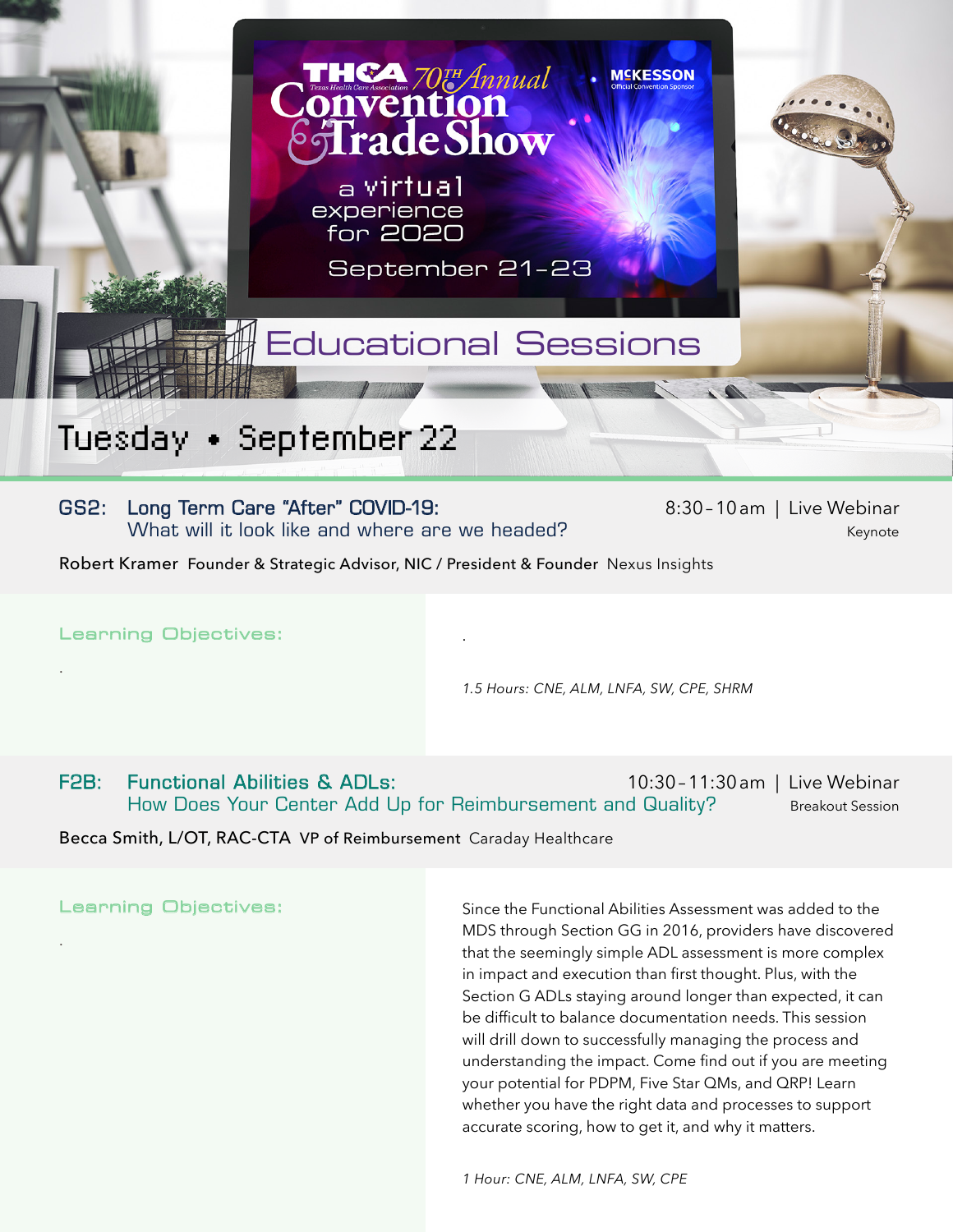### Tuesday • September 22 **CONVENTION 6-Trade Show** Educational Sessions

.

#### Q2B: A Federal Look at COVID-19: What have 10:30-11:30am | Live Webinar we learned and what do we need to know? Breakout Session

David Gifford, Senior Vice President, Quality & Regulatory Affairs AHCA

Learning Objectives:

.

*1 Hour: CNE, ALM, LNFA, SW, CPE, SHRM*

### F2C: A Deep Dive into Civil Money Penalties Money 1–2pm | Live Webinar

Breakout Session

William Vaughan, RN, BSN Vice President, Education and Clinical Affairs Remedi SeniorCare

#### Learning Objectives:

Identify the top 5 most commonly cited regulations prompting civil money penalties

Describe two risk mitigation strategies to avoid civil money penalties

Discuss the role of QAPI in the civil money penalty paradigm

Failing to comply with regulations can prompt the imposition of various sanctions including civil money penalties in headline grabbing amounts. While traditionally reserved for more significant deficiencies, CMS recently upped the ante by including a history of even low-level infection control deficiencies as pivotal in the decision to impose a civil money penalty. This presentation will examine the trends and patterns of deficiencies which have prompted civil money penalties from both state and federal regulators. To identify risk mitigation strategies, actual case studies, including those from administrative appeal boards, will be discussed. Lastly, the impact of documentation, staff/resident/ family interviews and QAPI processes on the decision to impose a civil money penalty will be addressed.

*1 Hour: CNE, ALM, LNFA, SW, CPE, SHRM*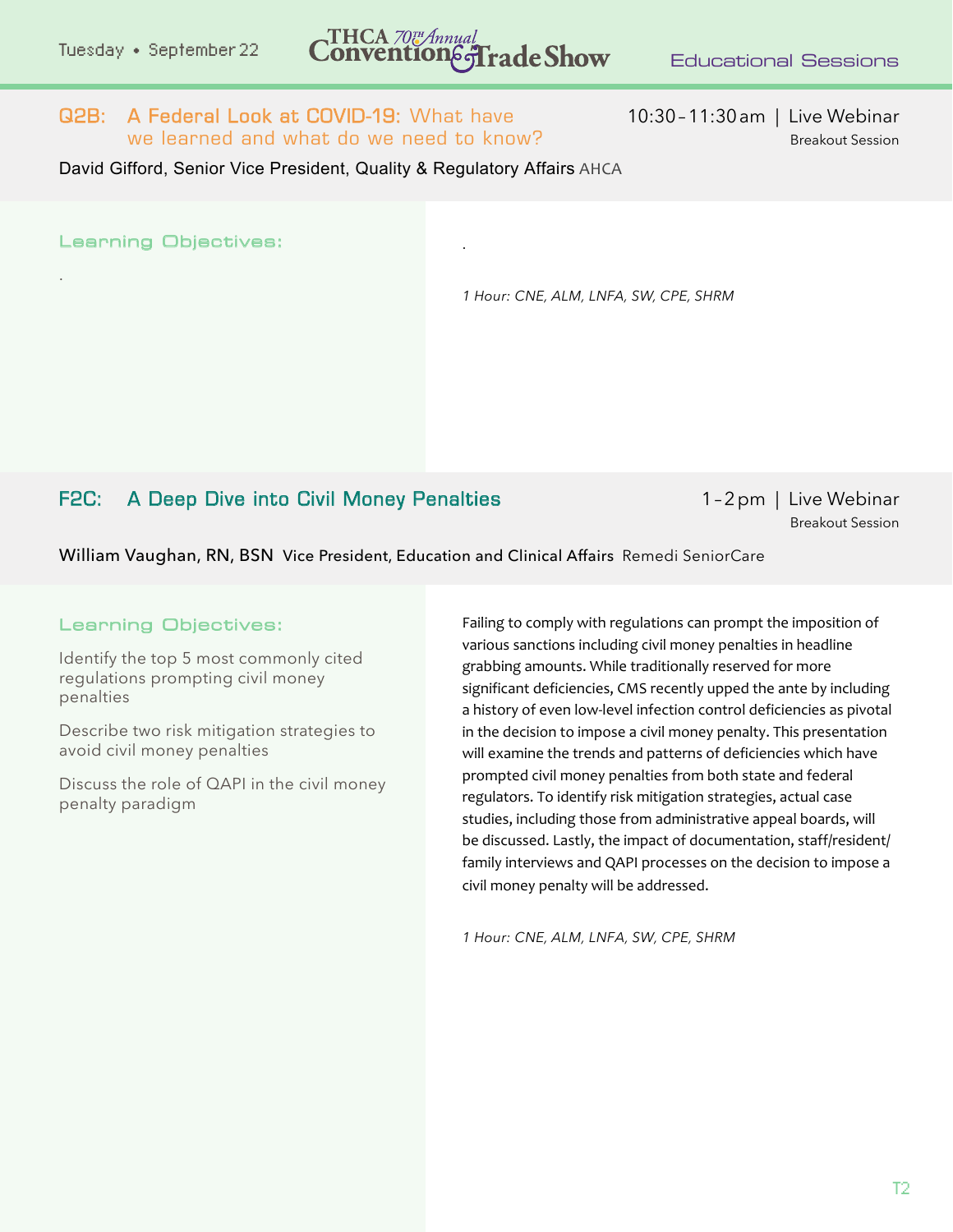### Tuesday • September 22 **CONVENTION 6 Trade Show** Educational Sessions

### LG2C: ICD-10-CM Success In LTC 1–2pm | Live Webinar

Breakout Session

Lisa G Selman-Holman, BSN, RN, JD, HCS-D, AHIMA-Approved ICD-10-CM Trainer President Selman-Holman, A Briggs Healthcare Company

#### Learning Objectives:

Identify coding conventions such as excludes 1, excludes 2 and sequencing conventions. Explain correct coding of fractures and complications. Identify Z codes that can be used as primary and make decisions on resolved conditions.

Identify 3 common errors in diagnosis coding. Identify the conventions and guidelines in coding fractures. Identify the conventions and guidelines in coding other common diagnoses, such as hypertension, heart failure and diabetes.

Explain the requirement for documentation from physicians. Explain coding ethics. Explain the query process for compliant coding.

For the first time, Skilled Nursing Facilities are expected to utilize diagnosis coding correctly in order to obtain the correct payment. Lisa will lead participants in conventions and guidelines with real-life examples to enable accurate coding. Fractures, aftercare and complications are commonly coded incorrectly. Apply the rules in order to achieve compliance and optimal payment.

*1 Hour: CNE, ALM, LNFA, SW*

#### LG2D: Responding to Board of Nursing 2:30 - 3:30 pm | Live Webinar **Referrals and Subpoenas** Breakout Session

Bill Hopkins, JD Partner Shackelford, Bowen, McKinley & Norton LLP

Learning Objectives:

.

*1 Hour: CNE, ALM, LNFA, SW, SHRM.* 

.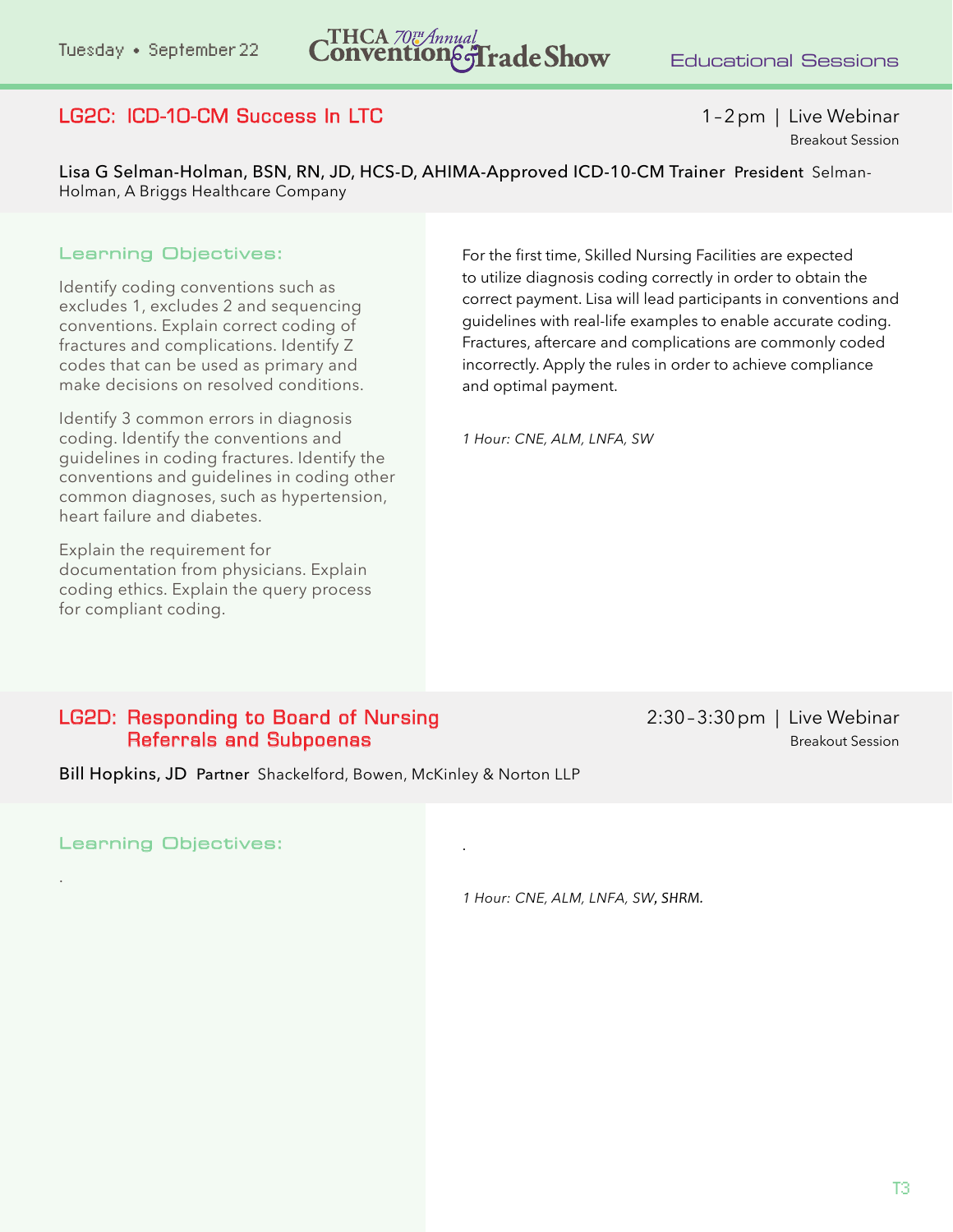Q2D: Resilience in Times of Uncertainty and Exhaustion2:30–3:30pm | Live Webinar

Paige Hector, LMSW Owner Paige Ahead Healthcare Education & Consulting, LLC

Breakout Session

#### Learning Objectives:

Express and accept emotions and the body's reaction to stress in the face of incredible challenges

Recognize unintentional actions and thoughts that exacerbate stress and anxiety

Ease the stress of work and home life through strategies that people can start using immediately to strengthen coping skills and build resilience

Healthcare staff are experiencing unprecedented levels of pressure in these unimaginable and frightening circumstances of a pandemic. Staff are stressed not only at work but also at home and in their communities. When our stress response is on full alert at all times, we are at risk of mental, physical, and emotional exhaustion, or even collapse. This session is uniquely crafted as a visual experience, not a lecture with slides full of bullet-points. Participants will learn to identify their individual stress responses and learn techniques to shift to a place of calm, and to strengthen their resilience. Woven throughout the session are principles of trauma-informed care that staff can immediately apply to themselves, residents and families. These are powerful principles in helping individuals in times of vulnerability and in challenging circumstances.

*1 Hour: CNE, ALM, LNFA, SW, CPE, SHRM*

#### L2E: COVID-19 Impact on Nursing Facilities: 4-5pm | Live Webinar A CMS Perspective Breakout Session

Shannon Hills-Cline, MPA CMS Theresa Bennett CMS James Dickens CMS

#### Learning Objectives:

Discuss How COVID Impacts the LTC Survey Process

Describe COVID's Impact on the Enforcement Process

Identify the types of data used as a primary driver for decision making

CMS representatives will provide an update and their perspective on the future of surveys and enforcement. Discussion will include how CMS will handle enforcement cases during the environment created by COVID-19 as well as provide best practices related to the survey process. Discussion will include the importance of accurate data reporting and how data analytics from CDC/NHES will be a primary driver for decision making going forward especially related to the pandemic.

*1 Hour: CNE, ALM, LNFA, SW, CPE, SHRM*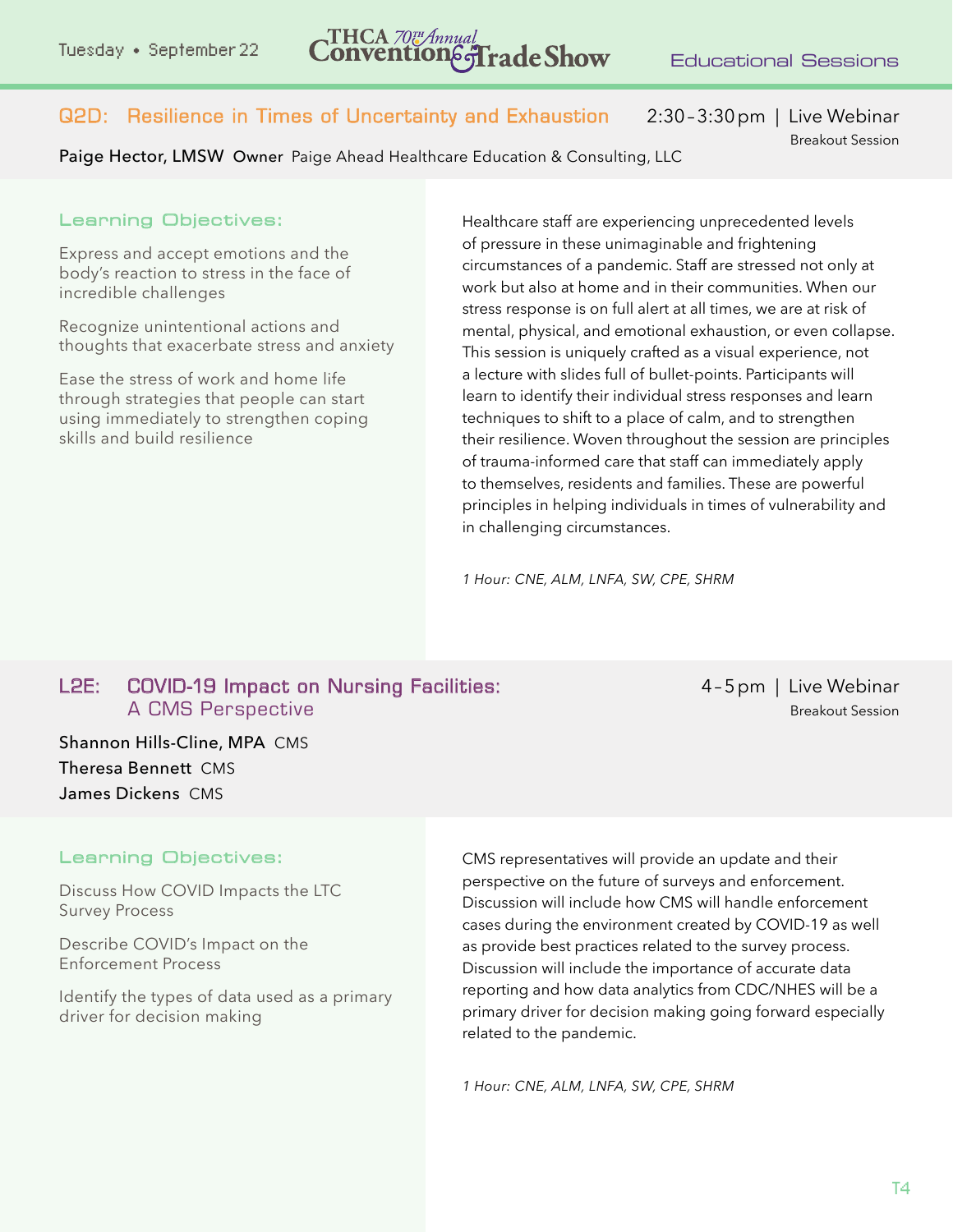

.

#### Q3A: Infection Control 8:30-9:30am | Live Webinar

Breakout Session

AC Burke, MA, CIC Vice President of Healthcare Quality RB Health Partners

Learning Objectives:

.

*1 Hour: CNE, ALM, LNFA, SW*

LG3A: Discharges: Avoiding the Most Common8:30–9:30am | Live Webinar Mistakes and Strategies to Make it Stick Breakout Session

Stephanie James, JD Shareholder Underwood Law Firm

#### Learning Objectives:

Identify the most common errors in the discharge process and how to avoid them

Define the requirements for valid resident discharge

Identify legislative and regulatory trends related to discharges and the administrative process

This session will provide an overview of the requirements for a valid resident discharge including relevant law. The most common errors in the discharge process will be discussed and attendees will be provided examples of best practices to ensure proper compliance with applicable laws and to promote resident health, safety, and well-being.

*1 Hour: CNE, ALM, LNFA, SW, SHRM*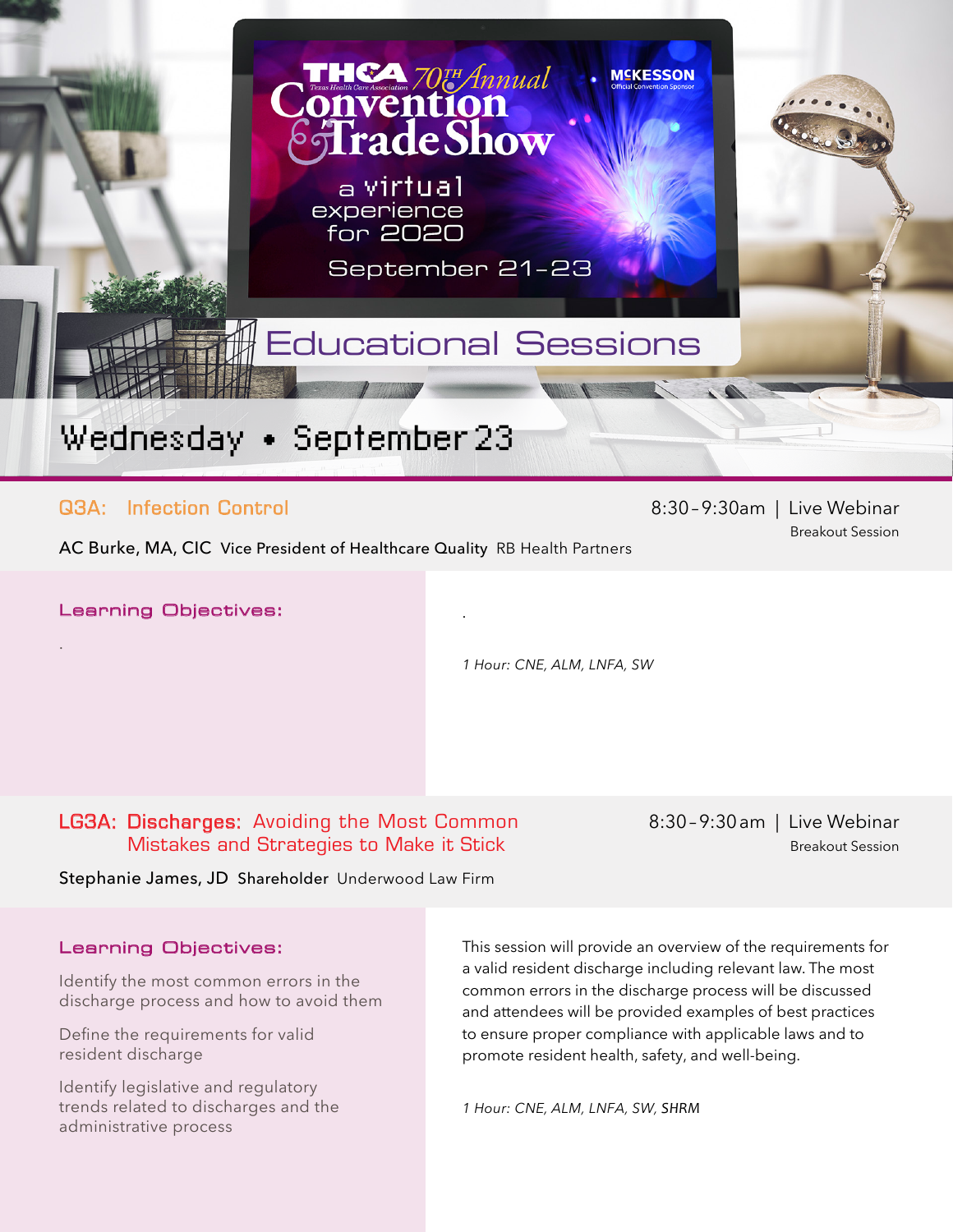#### F3B: Changes to Texas Medicaid Payment Models 10-11am | Live Webinar

Breakout Session

Jon Unroe, CPA Partner BKD, LLP

#### Learning Objectives:

Identify significant participation changes implemented in QIPP Y3 and Y4. Describe who can participate in QIPP (via NSGO or private facilities meeting Medicaid patient mix requirements)

Identify the four Component payments utilized in QIPP. Discuss the four Components used and who is eligible to earn payments from each Component and how unearned fees are distributed

Recognize possible changes to the Texas Medicaid reimbursement system due to the conversion by CMS to PDPM. Discuss possible new payment models being considered by HHSC

This session will provide an update on the significant changes in the Texas nursing home QIPP program for Y3 and Y4 as well as discuss possible Medicaid payment methodology changes due to the CMS conversion to PDPM.

The Texas nursing home QIPP is really a "value-based" type of payment program which provides for additional reimbursement for facilities demonstrating improvement in certain predefined QM scores throughout the year.

This session will explain significant changes relative to participant eligibility and requirements to earn payments that have been enacted for Y3 and Y4. The session will also discuss the possible impact the Medicare conversion to PDPM may have on the Texas Medicaid reimbursement system as well as the impacts of Provider Relief Funds and PPP loan receipts.

#### *1 Hour: CNE, ALM, LNFA, SW, CPE* Q3B: An Interdisciplinary Team Approach10–11am | Live Webinar **For a Successful QAPI Program Breakout Session**

Sabrena McCarley, MBA-SL, OTR/L, CLIPP, RAC-CT, QCP, FAOTA Director of Quality RehabCare

#### Learning Objectives:

Identify the five elements of QAPI

Describe how to create a culture that supports the facility QAPI plan

Recognize how to incorporate all members of the interdisciplinary team into the five elements

On October 4, 2016, the Centers for Medicare & Medicaid Services (CMS) published the regulations for Quality Assurance and Performance Improvement (QAPI) in nursing facilities in the Federal Register in accordance with the Patient Protection and Affordable Care Act of 2010. QAPI takes a systematic, comprehensive, and data-driven approach to maintaining and improving safety and quality in nursing homes while involving all nursing home caregivers in practical and creative problem solving. Your facilities QAPI plan is used as a guide for the overall quality improvement program for your facility. This course will cover the five elements of QAPI and provide best practices on how to create a culture that supports your facility QAPI plan as well as how to incorporate all members of the interdisciplinary team into the five elements for a successful and sustainable QAPI program.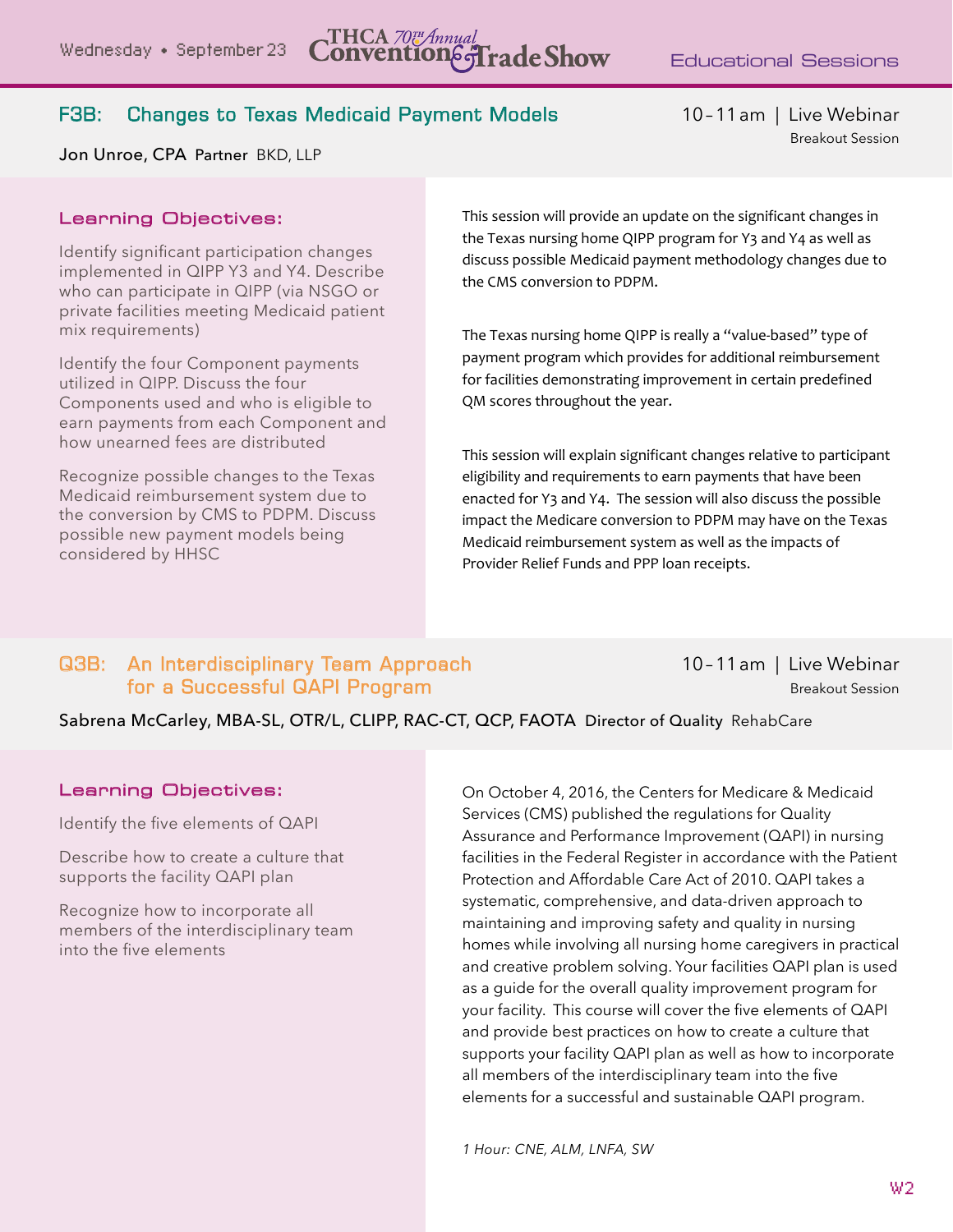E3A: Crucial Conversations 11:30am–12:30pm | Live Webinar

Breakout Session

#### Leigh Lachney, M.Ed. Vice President of Business Development TMC

#### Learning Objectives:

Identify their style under stress

Identify 3 elements of a crucial moment in order to be more effective in communicating

Identify strategies to improve the way they handle difficult situations

In healthcare, we are consistently faced with crucial moments. How do you encourage true meaning in the midst of strong emotions or opposing opinions? A vital skill set all leaders must have is the ability to successfully lead and mentor others in conducting crucial conversations. Dramatic improvements can be made in any organization's performance when people are able to master crucial moments.

*1 Hour: CNE, ALM, LNFA, SW, CPE, SHRM*

#### F3C: Someone is Taking Risks on your Residents. 11:30am–12:30pm | Live Webinar **Should you?** Breakout Session

Stephen Taylor Principal CLA (CliftonLarsonAllen)

#### Learning Objectives:

Identify the basic concepts of a Medicare Advantage Institutional Special Needs Plan (I-SNP)

Recognize the fundamental differences between a fee-for-service Per Patient Day (PPD) environment and a risk-based Per Member Per Month (PMPM) world

Identify the levers that drive financial success in risk-based payment models This discussion will cover the key economic variables in transitioning from a world where per patient day (PPD) drives decisions to a value based world where per member per month (PMPM) is king. This session will include a case study that demonstrates the opportunities and risks under an Institutional Special Needs Plan (I-SNP), and highlight a number of risk-based fundamentals that translate to other risk-based payment structures.

*1 Hour: CNE, ALM, LNFA, SW, CPE*